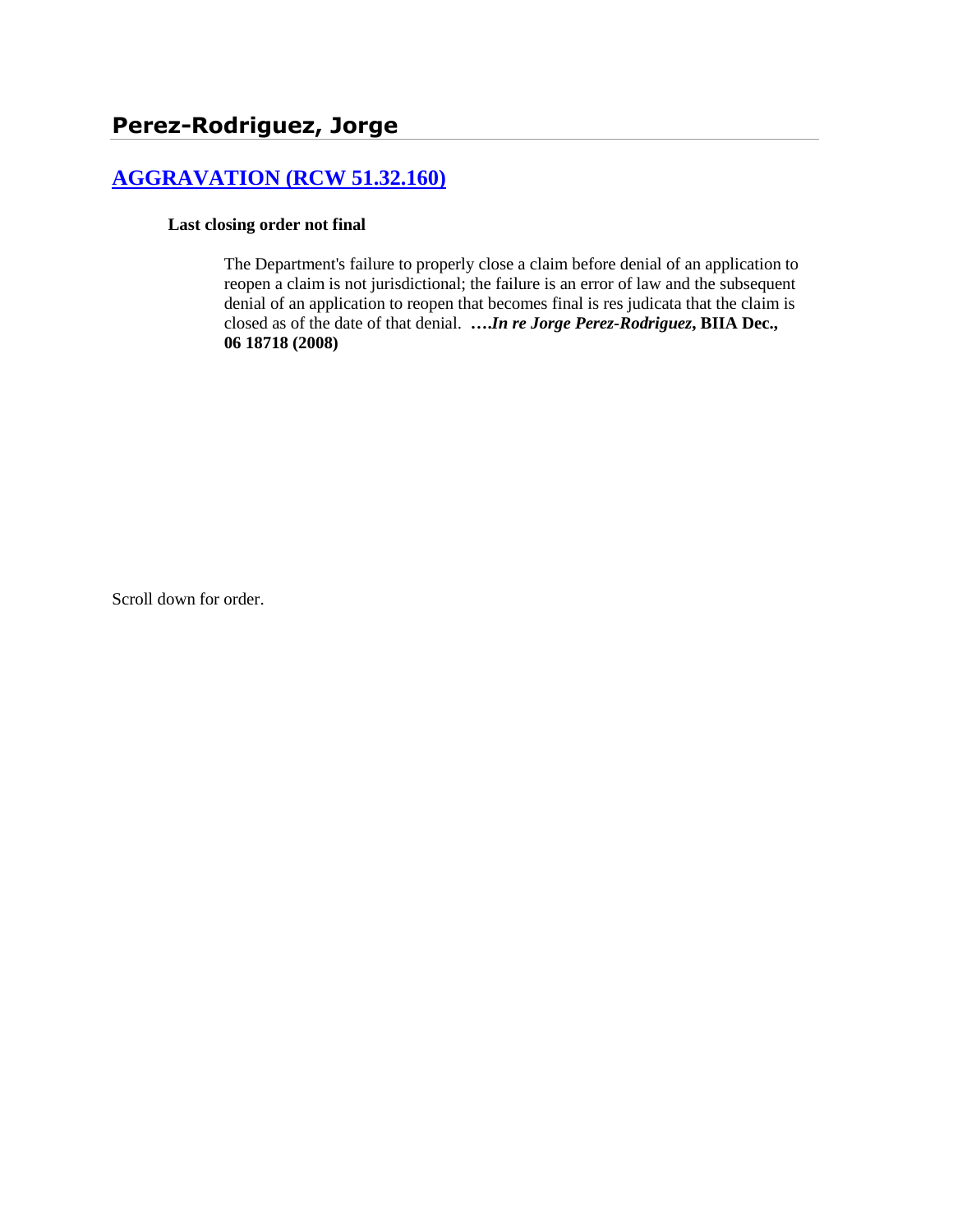# **BEFORE THE BOARD OF INDUSTRIAL INSURANCE APPEALS STATE OF WASHINGTON**

**)**

**IN RE: JORGE C. PEREZ-RODRIGUEZ ) DOCKET NO. 06 18718**

**CLAIM NO. N-359790 ) DECISION AND ORDER**

APPEARANCES:

1

2

3 4

5

6

7

8 9

10

15

Claimant, Jorge C. Perez-Rodriguez, Pro Se

Employer, Tenino Wholesale Nursery, None

Department of Labor and Industries, by The Office of the Attorney General, per W. Martin Newman, Assistant

11 12 13 14 The claimant, Jorge C. Perez-Rodriguez, filed an appeal with the Board of Industrial Insurance Appeals on September 5, 2006, from an order of the Department of Labor and Industries dated August 21, 2006. In this order, the Department affirmed its July 13, 2006 order in which it denied the claimant's application to reopen the claim. The appeal is **DISMISSED**.

# **DECISION**

16 17 18 19 Pursuant to RCW 51.52.104 and RCW 51.52.106, this matter is before the Board for review and decision on a timely Petition for Review filed by the claimant to a Proposed Decision and Order issued on August 21, 2007, in which the industrial appeals judge dismissed the appeal from the Department order dated August 21, 2006.

20 21 The Board has reviewed the evidentiary rulings in the record of proceedings and finds that no prejudicial error was committed. The rulings are affirmed.

22 23 24 25 26 27 28 29 30 31 We have granted review to address significant jurisdictional questions including: (1) whether the claim was ever closed in 2006; (2) whether the Department had jurisdiction to issue the April 30, 1997 and January 12, 1998 orders, purportedly denying the claimant's application to reopen the claim and keeping the claim closed; and (3) what effect, if any, does the failure of the claimant to protest or appeal the January 12, 1998 order have on these proceedings, which involve the adjudication of a later (April 2006) application to reopen the claim? We conclude: (1) that the claim had not been closed when Mr. Perez-Rodriguez filed an application to reopen it in February 1997; (2) that the Department's adjudication of that application to reopen the claim, which culminated in the issuance of its April 30, 1997 and January 12, 1998 orders, was merely an error of law and not outside the Department's subject matter jurisdiction; (3) that the January 12, 1998 order became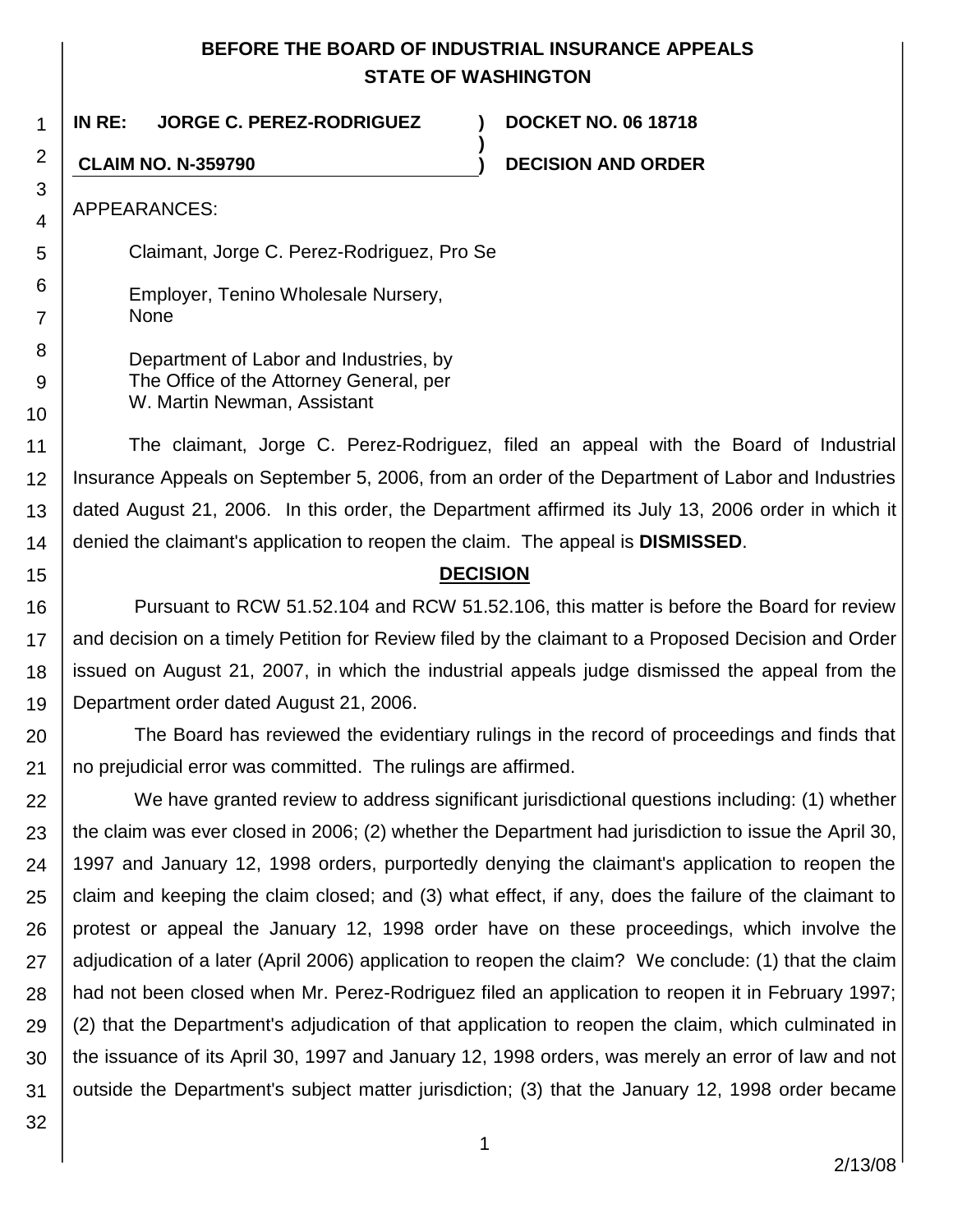1 2 3 4 5 6 7 final and binding on the parties; and (4) no facts or circumstances have been presented that would prevent the application of the doctrine of res judicata from applying to this appeal. We further conclude that once final: (a) that January 12, 1998, is the first terminal date in this aggravation appeal; (b) the claimant did not have a permanent partial disability as of January 12, 1998, inasmuch as there is no mention in that order of a rating or award for such a disability; and (c) that the claimant did not present a prima facie case in support of aggravation of a condition or disability caused by the January 23, 1992 industrial injury between January 12, 1998 and August 21, 2006.

8

### Application of the Doctrine of Res Judicata to Department Orders

9 10 11 12 13 14 15 16 "Res judicata" is Latin for "a thing adjudicated." *Black's Law Dictionary*, 7th ed., 1312 (1999). Courts apply the doctrine of res judicata "to prevent repetitive litigation of claims or causes of action arising out of the same facts and to 'avoid repetitive litigation, conserve judicial resources, and prevent the moral force of court judgments from being undermined.'" *Hyatt v. Department of Labor & Indus.*, 132 Wn. App. 387, 394 (2006); *Hisle v. Todd Pac. Shipyards Corp.*, 113 Wn. App. 401, 410 (2002), *aff'd,* 151 Wn. 2d 853, 93 P.3d 108 (2004). The doctrine generally applies to final adjudications of administrative agencies such as the Department of Labor and Industries. *Marley v. Department of Labor & Indus.*, 125 Wn.2d 533 (1994); *Restatement (Second) of Judgments*, § 83.

17 18 There are three basic requirements that must be met before a judgment can be entitled to res judicata effect against a party to a subsequent action.

19 20 21 22 23 24 25 (1) The judgment must be valid; that is, it must have been entered by a forum, judicial or administrative, that had jurisdiction over the subject matter of the action; the parties to the action must have submitted to the jurisdiction of the court or agency; and adequate notice and opportunity to be heard must have been afforded to the party in the earlier litigation. *Marley; Restatement (Second) of Judgments*, §§ 1, et seq. When a Department order does not meet the requisites for validity, it is void and no appeal is necessary. *Marley*. In such a case the Board or the courts, on their own motion or by application of a party, may declare the order void.

26 27 28 29 30 31 (2) The judgment on the merits must be final. The applicable statutory protest and/or appeal period must have run without a protest or appeal being filed by any party. *Marley*; *Restatement (Second) of Judgments*, §§ 13, et seq. Failure to communicate to a party a copy of an order that contains the protest and appeals language set forth in RCW 51.52.050 will prevent a Department order from becoming final. *Lee v. Jacobs*, 81 Wn.2d. 937 (1973). A statute may prevent a Department order from becoming final, in which case the same issues may be adjudicated in a later

32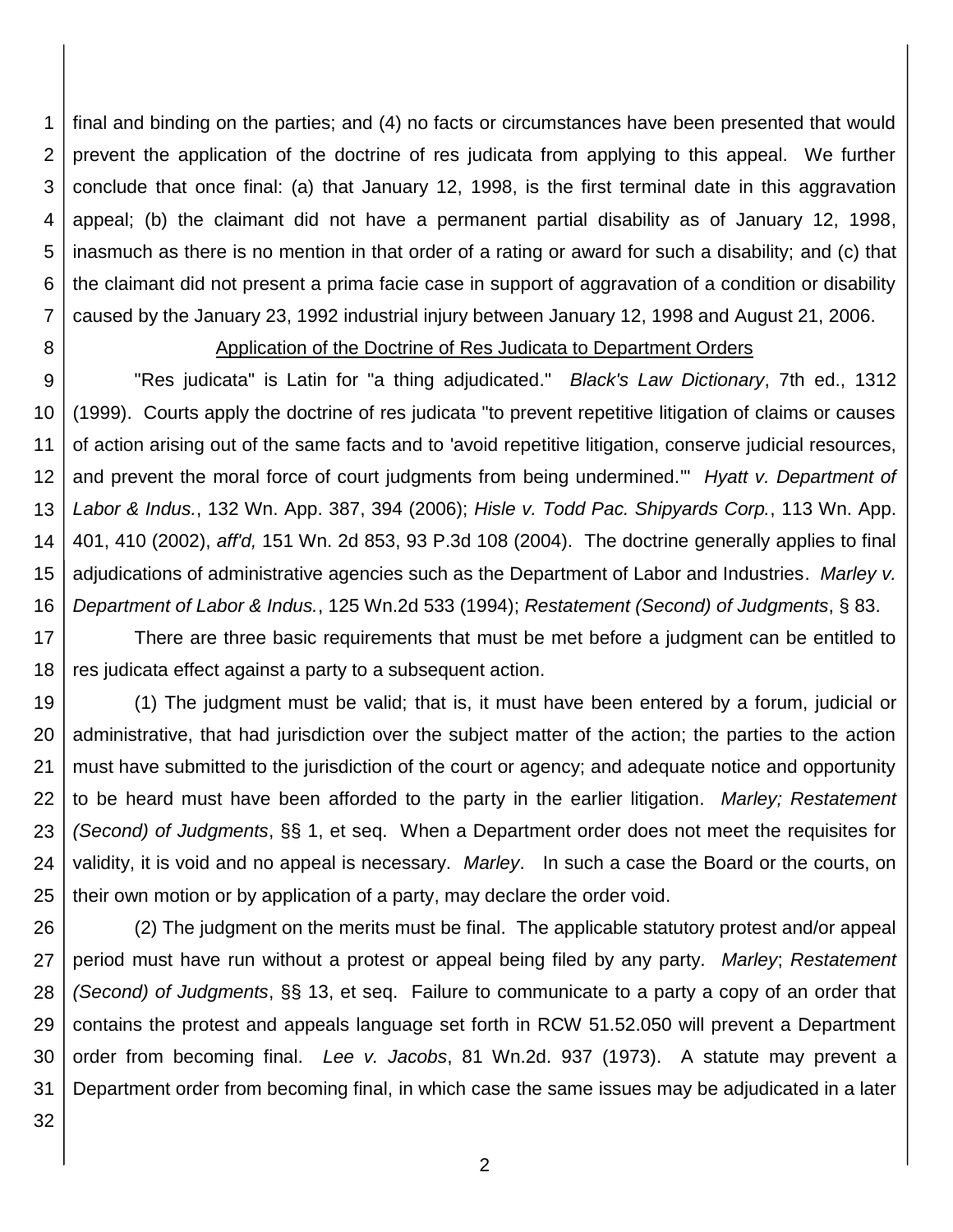1 2 3 4 5 6 7 proceeding. *Rhodes v. Department of Labor & Indus.*, 103 Wn.2d 895 (1985); *In re Ruth Logan*, BIIA Dec., 89 0189 (1989). An interlocutory Department order or adjudication can be valid and appealable in certain circumstances [see, for example, *In re Robert Uerling*, BIIA Dec., 99 17584 (1999), and *In re Louise Favaloro*, BIIA Dec., 90 5892 (1990)], but will not be given res judicata effect because it is only temporary—further, determinative action by the Department is required to make that order final. An order in which the Department places an earlier order in abeyance also is not a final Department order. *In re Coni Oakes*, BIIA Dec., 90 1968 (1990).

8 9 10 11 12 (3) The prior and present actions must have involved: (a) the same subject matter; (b) the same cause of action; (c) the same persons and parties; and (d) the same quality of persons for or against whom the claim is made. *Hyatt*, *Hisle*. Failure to conform to this latter requirement does not render the judgment void; it restricts or prevents the use of that judgment as a defense against a party in later litigation. For instance, the extent to which res judicata can be used to prevent litigation of particular issues will be restricted if the judgment is ambiguous. In our significant decision *In re Rick Yost*, BIIA Dec., 01 24199 (2003), we stated:

> However, before a party can be precluded by principles of res judicata from litigating a specific issue at a later time, the party must have had clear and unequivocal notice of issues adjudicated by the prior order, so that the party has had an opportunity to challenge the specific finding. *King v. Department of Labor & Indus.*, 12 Wn App. 1 (1974). Indeed, we have held on several occasions that an order of the Department will not be held to have a res judicata effect unless it specifically apprises the parties of the determinations being made. *See In re Lyssa Smith*, BIIA Dec., 86 1152 (1988); *In re Gary Johnson*, BIIA Dec., 86 3681 (1987).

As a general rule, when the Department issues an order in a workers' compensation matter that thereafter becomes final, RCW Title 51 does not give either the Board or the courts authority to overturn such an order. *Kingery v. Department of Labor & Indus.* 132 Wn.2d 162 (1997). But even if all of the requirements are met for application of the doctrine of res judicata to an earlier judgment, either partial or complete relief from that judgment may be available to a party to subsequent litigation. *Restatement (Second) of Judgments*, §§ 69, et seq., lists a number of these circumstances, many of which have been applied by Washington courts.

A party can be relieved from the effect of a judgment procured by fraud, duress, or corruption. *Abraham v. Department of Labor & Indus.*, 178 Wash. 160, 163 (1934). *LeBire v. Department of Labor & Indus.*, 14 Wn.2d 407 (1942); *Restatement (Second) of Judgments*, § 70.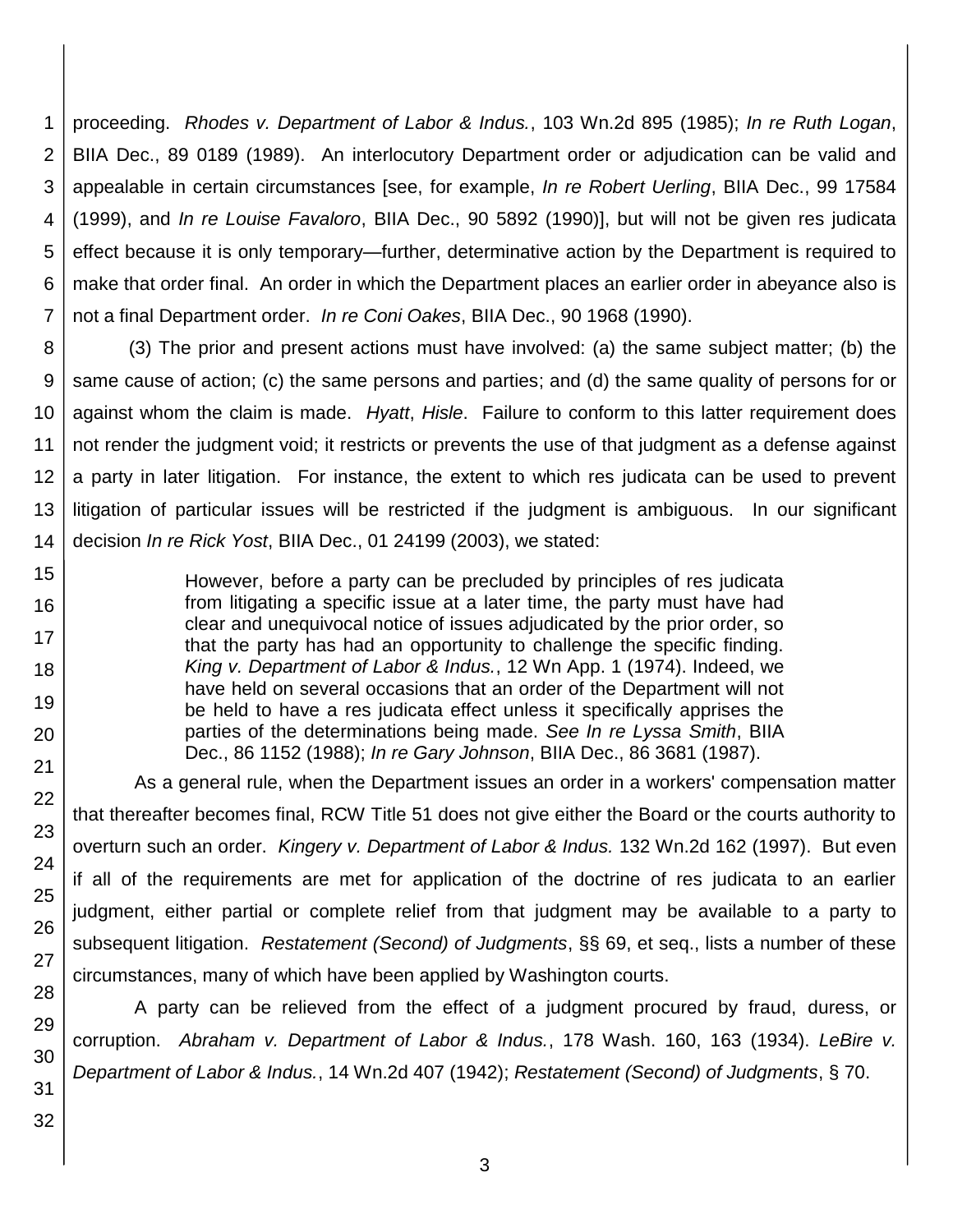1 2 3 4 A party can be relieved from the effect of a judgment on the ground of mistake of law or fact. *Restatement (Second) of Judgments*, § 71. Such relief is granted under only very limited circumstances, such as an error that is obvious to all the parties such as compensating the worker for the wrong extremity. *Callihan v. Department of Labor & Indus.* 10 Wn. App. 153 (1973).

5 6 7 8 9 10 11 12 A party who is incapacitated or incapable of maintaining or defending an action can be relieved of the effects of an otherwise final judgment. *Restatement (Second) of Judgments*, § 72. This section, as well as § 74, is consistent with the Supreme Court's holdings in *Ames v. Department of Labor & Indus.*, 176 Wash. 509 (1934) and *Rodriguez v. Department of Labor & Indus.*, 85 Wn.2d 949 (1975). In those cases the Supreme Court relieved the workers from the res judicata effect of final Department orders based on "equitable doctrines" because they were incapable of making a timely response to Department orders of which they had received written notice when in a state of severe mental disability or "extreme illiteracy," respectively.

13 14 15 16 17 18 19 20 21 22 23 24 Change of circumstances can justify modification or setting aside of a judgment that is subject to modification by its own terms or by applicable law when events occur subsequent to the judgment which warrant modification or if justice requires. *Restatement (Second) of Judgments*, § 73. Although this section of the *Restatement* was not mentioned in *Rhodes*, it is consistent with the holding of that case in which RCW 51.12.100 was cited as preventing a worker from relying on the finality of Department orders paying him benefits when the Department sought recoupment of those benefits after the worker subsequently filed Longshoremen's and Harbor Workers' Compensation Act claim was allowed. Other statutory provisions that have been interpreted to abrogate res judicata effect of final Department orders include RCW 51.32.240, to the extent that it permits recoupment of benefits paid pursuant to otherwise final Department orders, and RCW 51.28.040, which permits changes in compensation if a "change of circumstances" occurs (albeit with a limitation of 60 days prior to receipt of the application).

25 26 27 28 29 30 31 32 Equitable considerations can also be used to justify relief from the res judicata effect of a final Department order. *Restatement (Second) of Judgments*, § 74. This section is limited to situations in which the party seeking to be relieved of the final judgment has exercised due diligence in advancing the claim and discovering a ground for relief. Undue delay can warrant denial of equitable relief. *Kingery*. Our ability to provide this form of relief is limited because we do not have equitable powers except when a court decision permits us, under the doctrine of stare decisis, to exercise such a power. *In re Seth Jackson*, BIIA Dec., 61,088 (1982); *In re James Neff*, BIIA Dec., 92 2782 (1994). Thus, we may provide relief akin to that provided in the *Ames* and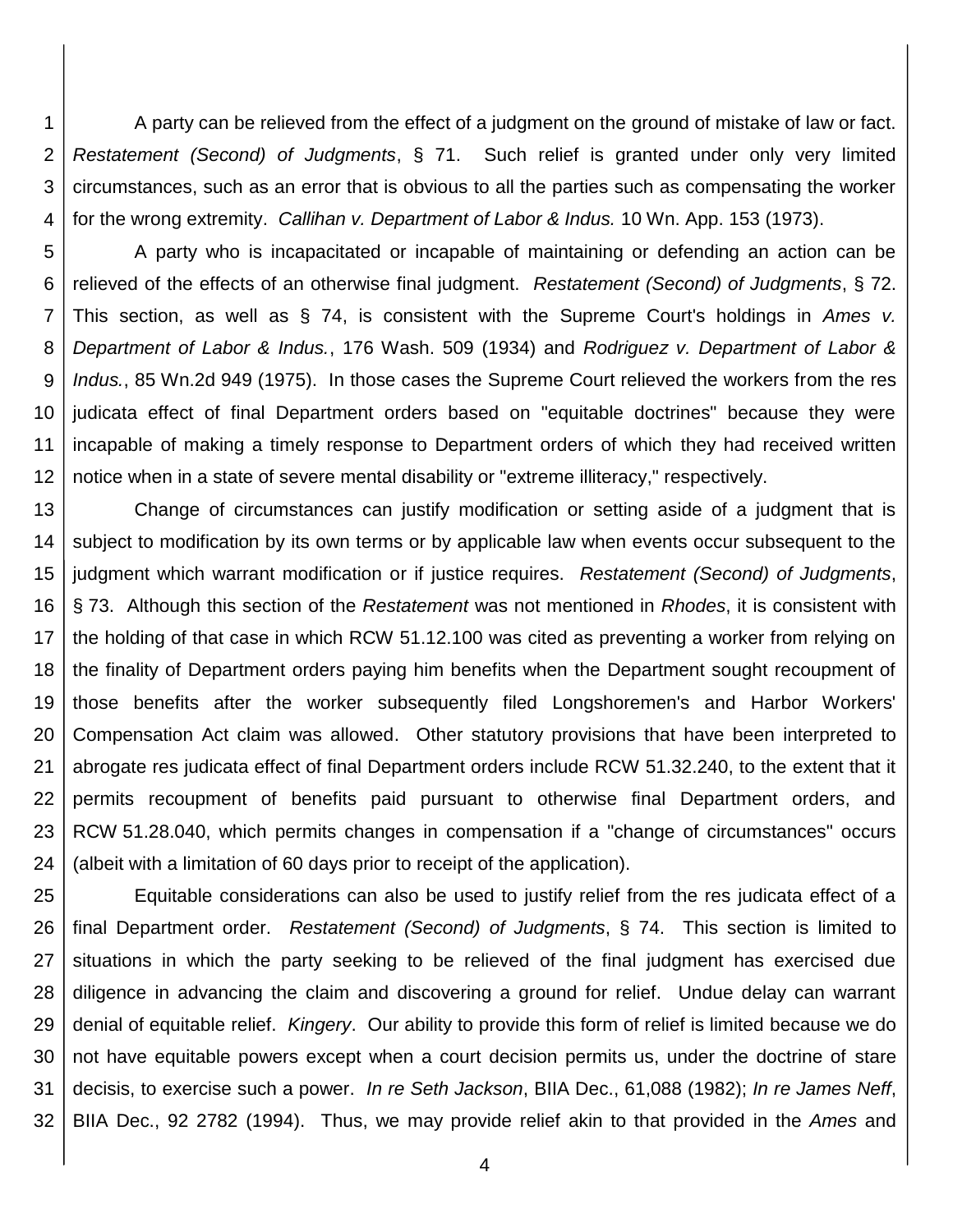1 2 *Rodriguez* cases and any other published court decisions, otherwise equitable relief would have to be provided by the courts, not the Board.

3

#### The Lack of Finality of the April 1, 1996 Department Order

4 5 6 7 8 9 10 11 12 13 14 15 16 On February 2, 2007, the parties entered into a jurisdictional stipulation based on the "Jurisdictional History" chart we routinely create and supply to the parties prior to hearing for use as a guide to determine the scope and extent of our jurisdiction and to serve as a basis for a jurisdictional stipulation if the parties so choose. The stipulation based on this chart indicated that the Department issued a closing order on November 29, 1995. Within the 60-day protest/appeal period for that order, Mr. Perez-Rodriguez filed an application to reopen the claim. The Department correctly construed that document to be a protest to the claim closure order and, on January 23, 1996, it issued an order in which it placed the November 29, 1995 closing order in abeyance. In that order, the Department prevented the closing order from becoming final until after it reviewed the claimant's protest and issued a further appealable order. On April 1, 1996, the Department issued an order in which it affirmed the **January 23, 1996 (abeyance) order**. No further action was taken by the Department until after Mr. Perez-Rodriguez filed two more applications to reopen the claim, 10 and 11 months, respectively, after the issuance of the April 1, 1996 order.

17 18 19 20 21 22 23 24 25 The irregularity described above brings our own subject matter jurisdiction and scope of review into question. We have the inherent power to determine if we have subject matter jurisdiction to hear an appeal. *Callihan*. In order to determine if we have jurisdiction over this appeal, we conducted a review of the Department file. See *In re Mildred Holzerland*, BIIA Dec., 15,729 (1965). Our review of the Department file confirmed the entry in the jurisdictional history chart that in the April 1, 1996 order the Department specifically stated that it affirmed the January 23, 1996 (abeyance) order. It also confirmed that the Department did not issue any further orders under this claim for the period between April 1, 1996, and the filing of the applications to reopen the claim in early 1997.

26 27 28 29 30 31 32 If we take the contents of the April 1, 1996 order at face value, it is merely another abeyance order and does not constitute a final order binding on anyone. *Oakes*. The conclusion then would be that the claim had never closed at the time the 1997 applications to reopen were filed by Mr. Perez-Rodriguez. However, this was not the conclusion reached by our industrial appeals judge in the Proposed Decision and Order. Our industrial appeals judge stated, at page 1, and again in Finding of Fact No. 1, that the reference in the April 1, 1996 order to the January 23, 1996 abeyance order, instead of the November 29, 1995 closing order, was a typographical or clerical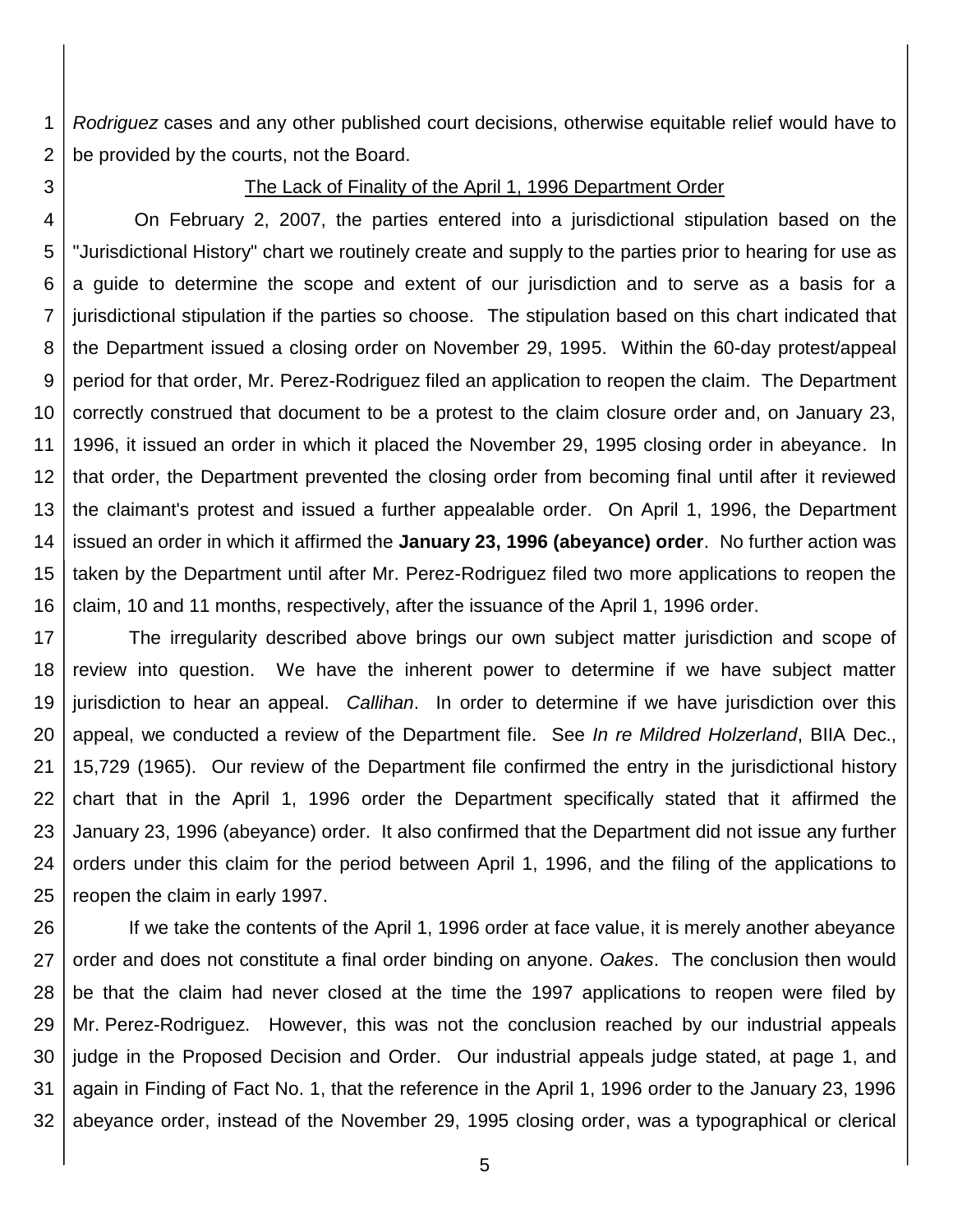1 2 3 4 error by the Department. In the Proposed Decision and Order, our industrial appeals judge concluded that the Department's April 1, 1996 order was intended to affirm the November 29, 1995 closing order, which then became final prior to the claimant's 1997 filing of the applications to reopen the claim.

5 6 7 8 9 We have authority to correct an "inadvertent misdescription" or a clerical error in a Department order. *Callihan*; *In re Geraldine Gallant*, BIIA Dec., 03 16903 (2004). If we were to do so in this case it would mean that the April 1, 1996 order, as corrected, would have been an appealable order of the Department that could become final and binding if it was not timely protested or appealed.

10 11 12 13 14 15 16 17 18 19 20 We have significant concerns about reading claim closure language into the April 1, 1996 Department order. We believe that there are very few instances in which we should infer that the Department's intent when issuing an order differed from the express terms of that order. See, *Comment (a)* to *Restatement (Second) of Judgments*, § 71. Changing the terms of an order when that order is several years old is likely to be unfair to one or more of the other parties. We believe the use of the power should only occur in instances such as *Callihan* and *Geraldine Gallant*, which describe where the error and the injustice attendant to that error are apparent to all parties. In those cases, the clerical error involved a Department order that identified the wrong extremity when benefits were adjudicated. It was clear to all parties that this error would result in an injustice if it was not corrected. In each case the other parties were not significantly prejudiced by amending the final order to reflect the correct extremity.

21 22 23 24 25 26 27 28 29 30 31 32 But even if we conclude that the Proposed Decision and Order correctly applied this power and that the April 1, 1996 order should be construed as a closing order, that order could not become final because there were timely protests to that order. In our *Holzerland* review of the Department's file, we found medical documents that should have been considered as timely protests from the April 1, 1996 order, if that order had affirmed the earlier closing order. For example, one of these medical documents was a provider's industrial insurance form received by the Department on April 12, 1996. On that form, D. Ushman, M.D., indicated he had examined Mr. Perez-Rodriguez on April 4, 1996. Dr. Ushman identified this claim by number and documented clinical findings from his examination of the claimant's low back, as well as provided his diagnosis and treatment plan for the low back condition he diagnosed. The form is ambiguous in that Dr. Ushman also said the back condition was stable without any permanent partial disability, but despite the conflicting information it contained, the form should have put the Department on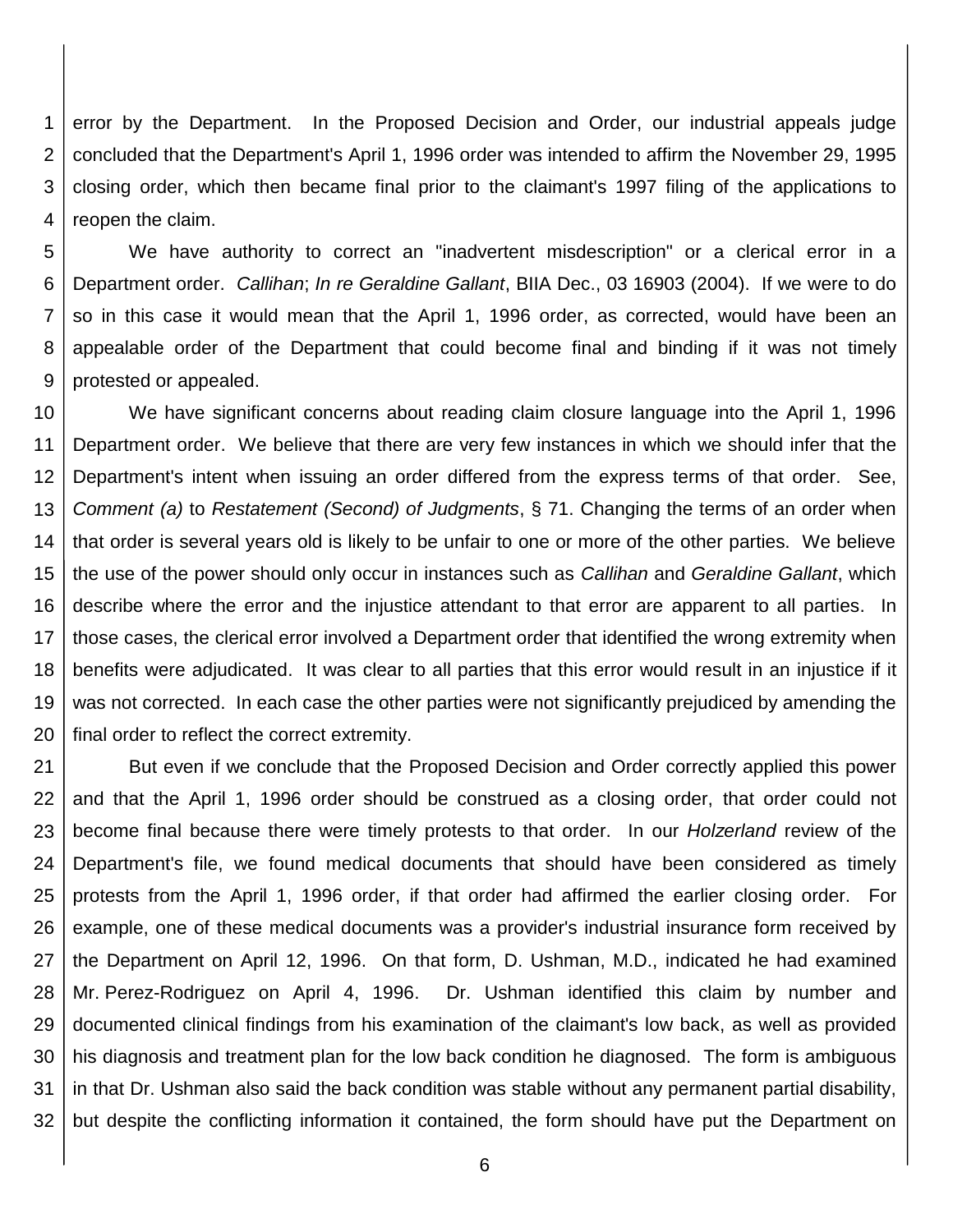1 2 3 4 notice that Dr. Ushman was requesting action inconsistent with claim closure. *In re Mike Lambert*, BIIA Dec., 91, 0107 (1991). If the April 1, 1996 order is construed to be a closing order, this is a valid protest of that order, which could not become final until the protest was addressed by the Department.

# 5 6

26

27

28

29

30

31

32

# The Department's Adjudication of the Applications to Reopen the Claim were Mistakes of Law and not Jurisdictional Errors

7 8 9 10 11 12 13 14 15 16 17 18 Pursuant to our *Holzerland* review of the Department's file, we observed documents in the file from 1997 and 1998 that are relevant to our jurisdiction and the scope of review. We discuss them here to explain the determinations we have reached regarding the jurisdictional issues this appeal presents. Mr. Perez-Rodriguez filed applications to reopen the claim in February and March 1997. On April 30, 1997, the Department issued an order in which it denied the application to reopen the claim notwithstanding the lack of any prior final closing order. The dispositive text of this order read, "THE APPLICATION TO REOPEN IS DENIED AND THE CLAIM WILL REMAIN CLOSED." The claimant retained counsel, who protested the reopening denial order on his behalf. On January 12, 1998, the Department affirmed the April 30, 1997 order in which it denied reopening the claim. This order was communicated to the claimant by sending his copy to his attorney's office. The claimant's attorney then withdrew. The claimant did not protest or appeal the January 12, 1998 Department order. That order became final.

19 20 21 22 Eight years went by. On April 26, 2006, Mr. Perez-Rodriguez filed another application to reopen the claim, which was again denied by the Department by order dated July 13, 2006. The claimant timely protested, but that protest was denied by a Department order dated August 21, 2006. Thereafter the claimant timely appealed the August 21, 2006 order to us.

23 24 25 It is well settled that the Department may not adjudicate an application to reopen a claim pursuant to RCW 51.32.160 until there is a final closing order. In *Reid v. Department of Labor & Indus.*, 1 Wn.2d 430, 437-438 (1939), the Supreme Court stated:

> It is a condition prerequisite to the reopening of a claim for additional compensation by reason of aggravation of disability that there be a determination as to the disability and the rate of compensation to be awarded therefor, and the further condition that there be a change in the claimant's condition since that determination. That is to say, until there has been a final determination as to the amount of the award to which a claimant is entitled, there cannot be entertained a claim for aggravation; as the standard by which to determine the award for aggravation, diminution, or termination of disability (Rem. Rev. Stat., § 7679) is the difference between original award and the amount to which he would be entitled because of his condition subsequent thereto.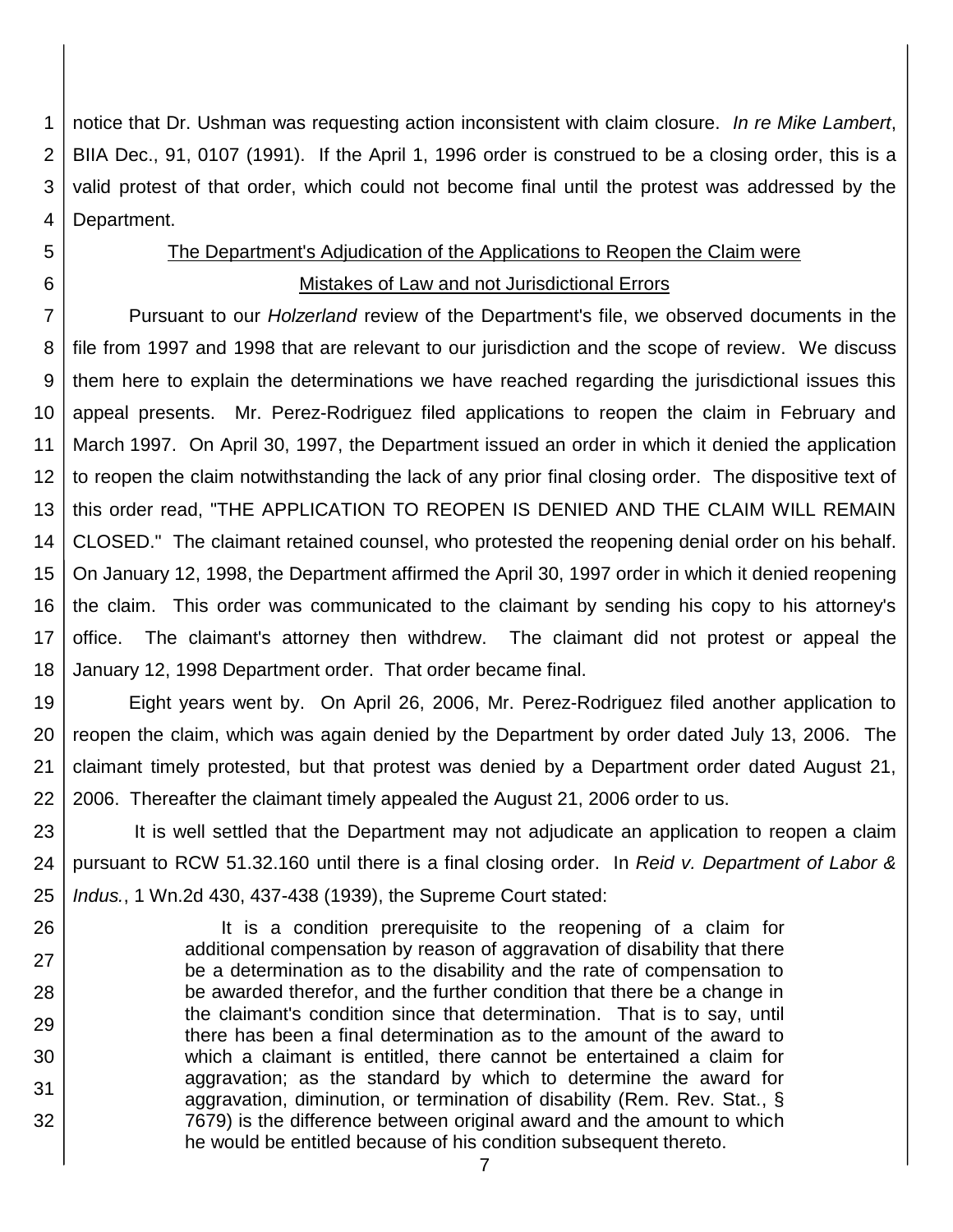There are many reported court cases that include as an element of proof in an aggravation appeal an increase in disability since claim closure. See, for example, *State ex rel. Stone v. Olinger*, 6 Wn.2d 643 (1940); *Karlson v. Department of Labor & Indus.*, 26 Wn.2d 310 (1946); *Collins v. Department of Labor & Indus.*, 42 Wn.2d 903 (1953); *Tollycraft Yachts Corp. v. McCoy*, 122 Wn.2d 426 (1993). The rationale and holding in *Reid* has been adopted by the Board in no fewer than three of our significant decisions: *In re Edwin Fiedler*, BIIA Dec., 90 1680 (1990); *In re Ronald Leibfried*, BIIA Dec., 88 2274 (1990); and *In re Greg Ackerson*, BIIA Dec., 94 1135 (1995).

Is it a jurisdictional requirement that there be a final closing order before the Department may adjudicate aggravation of condition? In *Ackerson*, we concluded that it is a jurisdictional requirement. In *In re Betty Wilson*, BIIA Dec., 02 21517 (2004), we concluded that it is not a jurisdictional requirement. The importance of answering this question is this: If the *Reid* requirement is a jurisdictional requirement, then each and every one of the orders in which the Department denied applications to reopen the claim in 1997, 1998, and 2006, are void. The presence of a timely protest or appeal to those orders is immaterial. We do not have jurisdiction over an appeal from a void order. We would be required to dismiss this appeal. The claim would be returned to the Department to adjudicate either the November 29, 1995 closing order that was in abeyance or the April 1, 1996 Department order that was timely protested.

We conclude that *Wilson* is the more accurate statement of the law. In *Wilson*, we held that the *Reid* requirement, that a closing order become final prior to any adjudication by the Department of an application to reopen a claim for aggravation of condition, is not jurisdictional. To the extent that *Ackerson* and other decisions we have issued have analyzed this matter as an issue of subject matter jurisdiction, they are overruled.

Our Supreme Court in *Marley*, at 539, discussed the extent of the Department's subject matter jurisdiction in workers' compensation matters. Based on *Restatement (Second) of Judgments*, § 11, the court noted a distinction between whether a court (or administrative agency) has authority to adjudicate the "type of controversy" involved in an action with its authority to enter a given order. The court stated that "a tribunal lacks subject matter jurisdiction when it attempts to decide a type of controversy over which it has no authority to adjudicate." In the case before us, the issue is whether the Department should have issued a **specific order**, that being an order adjudicating an application to reopen the claim. There is no question that the "type of controversy,"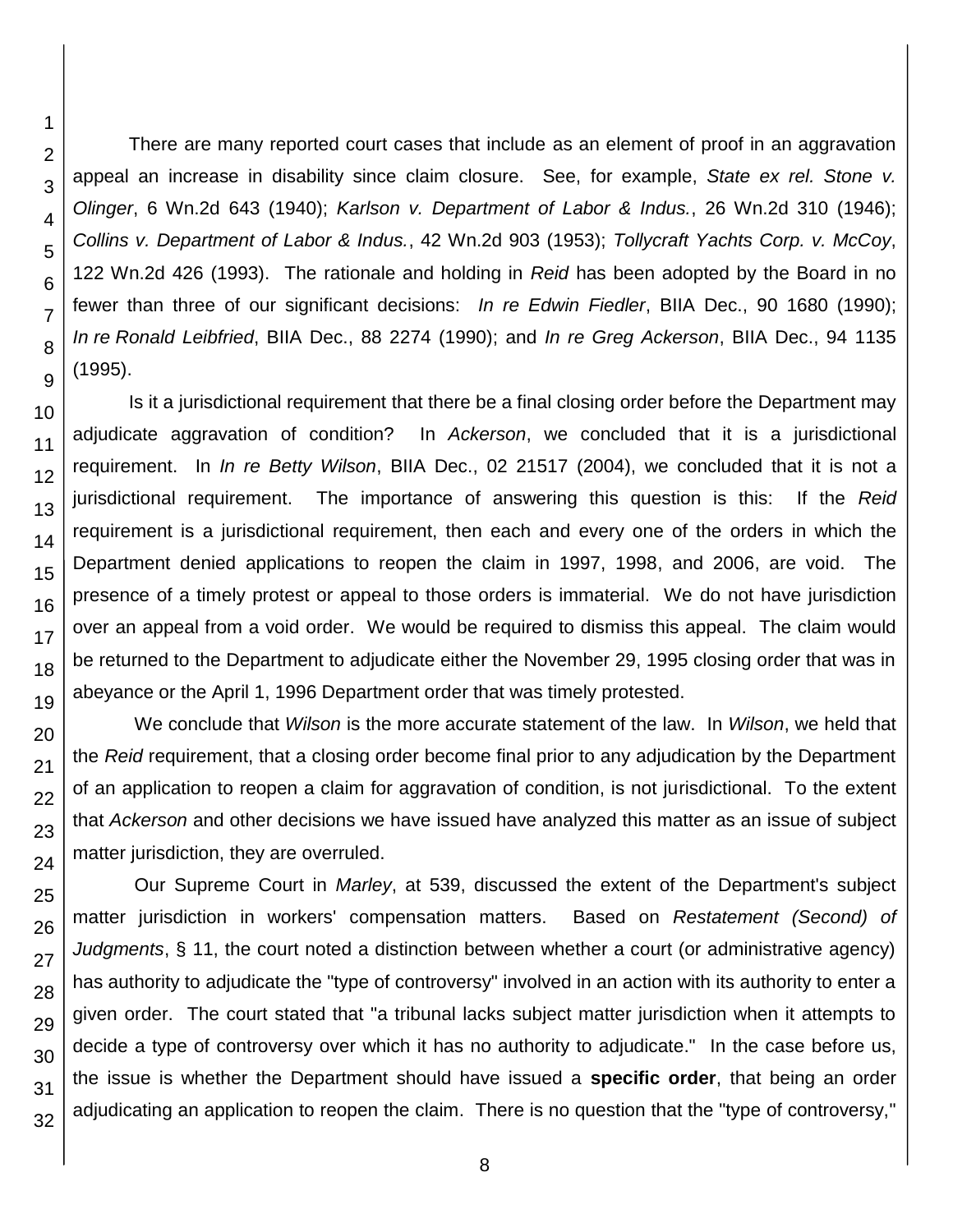1 2 the reopening of a workers' compensation claim, is within the Department's authority to adjudicate under RCW Title 51.

3 4 5 6 7 8 9 10 In *Wilson*, we discussed the procedural history of and analysis by the court in *Reid*. We noted that the court did not analyze the dispute as a jurisdictional question. In fact, the word "jurisdiction" does not appear in the court's analysis of its disagreement with the Department's adjudication of an application to reopen a claim when no closing order exists. *Wilson*, at 4. The court in *Marley* quoted *In re Major*, 71 Wn. App. 531, 534-535 (1993), to the effect that when a court is ruling in a particular manner it does not lose subject matter jurisdiction even when it interprets the law erroneously. We conclude that the Department's actions in adjudicating the applications to reopen the claim when there was no final closing order constituted errors or mistakes of law.

11

## The January 12, 1998 Department Order is Entitled to Res Judicata Effect

12 13 14 15 16 17 18 19 In the January 12, 1998 order, the Department denied Mr. Perez-Rodriguez's application to reopen the claim notwithstanding the fact that there was no final order closing the claim. This order was not timely protested or appealed. We decided earlier that even though issuance of the order was legally erroneous, it was within the Department's subject matter jurisdiction to issue. We perceive no issues regarding personal jurisdiction. The January 12, 1998 order was communicated to the claimant's attorney of record so the requirement of proper notice of the Department order was met. Therefore, we conclude that the January 12, 1998 order was a valid order for purposes of determining if it should be given res judicata effect in this proceeding.

20 21 22 23 24 The communication of the January 12, 1998 to the claimant's attorney, coupled with the lack of a timely protest or appeal therefrom, proves that the order became final. The fact that the attorney withdrew before filing a protest of appeal on behalf of Mr. Perez-Rodriguez, his client at the time the order was communicated, does not change this fact or somehow excuse the lack of filing of a timely protest or appeal by the claimant himself. *Kingery*.

25 26 27 28 29 30 31 32 We perceive no issues regarding the identity of the parties or subject matter between this appeal and the earlier litigation (in 1997-1998). Nonetheless, the res judicata effect of the adjudication by the January 12, 1998 order does not prevent maintenance of Mr. Perez-Rodriguez's appeal regarding denial of this **subsequent** application to reopen the claim. The adjudications contained within the January 12, 1998 order regarding the claimant's conditions under this claim that are entitled to res judicata effect are limited to that date. The January 12, 1998 order cannot be given any res judicata effect regarding aggravation of the claimant's conditions subsequent to its date. *White v. Department of Labor & Indus.*, 48 Wn.2d 413 (1956).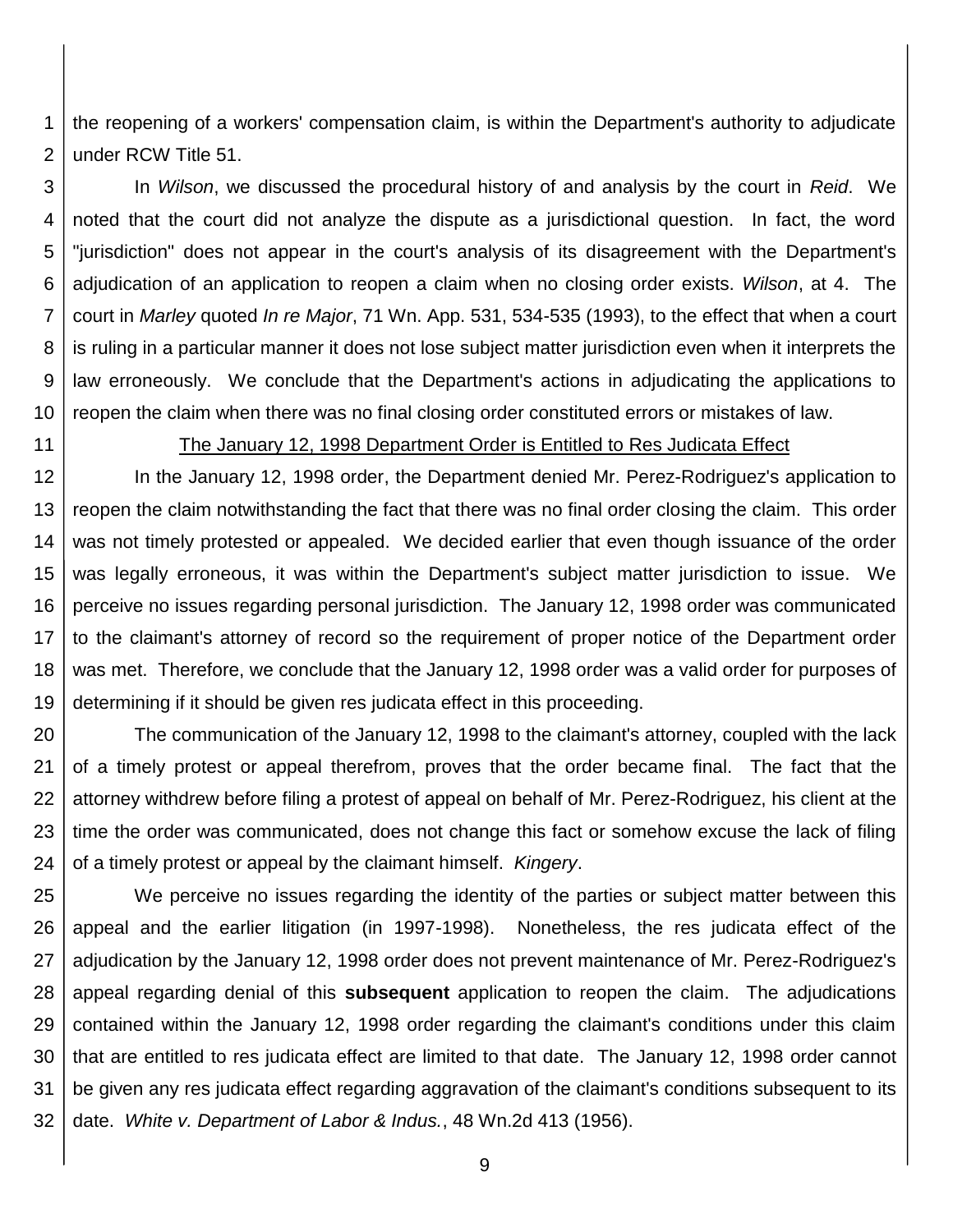2

1

# There are No Valid Grounds to Relieve the Claimant from the Res Judicata Effect of the January 12, 1998 Order

3 4 5 If Mr. Rodriguez can be excused from the res judicata effects that attach to the January 12, 1998 order, then pursuant to *Reid* we would be required to remand this claim to the Department to adjudicate claim closure before the application to reopen could be adjudicated.

6 7 8 9 10 11 12 13 We conclude that none of the exceptions to the application of res judicata exist in regard to the January 12, 1998 order in which the Department denied the application to reopen the claim. The Department had jurisdiction over the subject matter and the parties. While the Department's handling of the claim adjudication from January 1996 through January 1998 was questionable, there is no indication in the record that its actions were fraudulent or something similar. At the time the January 12, 1998 order was issued, the claimant was represented by counsel so his language difficulties are not relevant, nor could he be deemed incapacitated. RCW 51.32.160 is not a statute that explicitly contains an exception to res judicata applicable to this situation.

14 15 16 17 18 19 We do not believe that mistake of law or an argument based on fundamental fairness ("equitable considerations") is an appropriate ground to remove the res judicata effect of the January 12, 1998 order because Mr. Perez-Rodriguez was represented by counsel at the time the order was received. The attorney's failure to advance arguments that the claim had not been closed and/or failure to locate the medical protests in the Department file show a lack of due diligence that is attributable to the claimant. See *Kingery*.

20

# January 12, 1998 is the First Terminal Date

21 22 23 24 25 26 27 28 29 30 31 We believe that January 12, 1998, the date selected by our industrial appeals judge during the proceedings in this appeal, is the appropriate first terminal date. That order essentially becomes a closing order by operation of law. As pointed out earlier, the order it affirmed had specifically stated that the claim was closed, so the claimant had notice of that provision of the order, even though at the time that order was issued it was legally erroneous. Had the claim first closed with issuance of one of the 1995 or 1996 orders, the first terminal date in this litigation still would be January 12, 1998, because that was the date of the final order in which the Department denied the claimant's application to reopen the claim that immediately preceded the application to reopen that was denied to start this litigation. Furthermore, there is no prejudice to the claimant **in this litigation** to select January 12, 1998 as the first terminal date because the issues, scope of the appeal, and standard of proof all remain the same.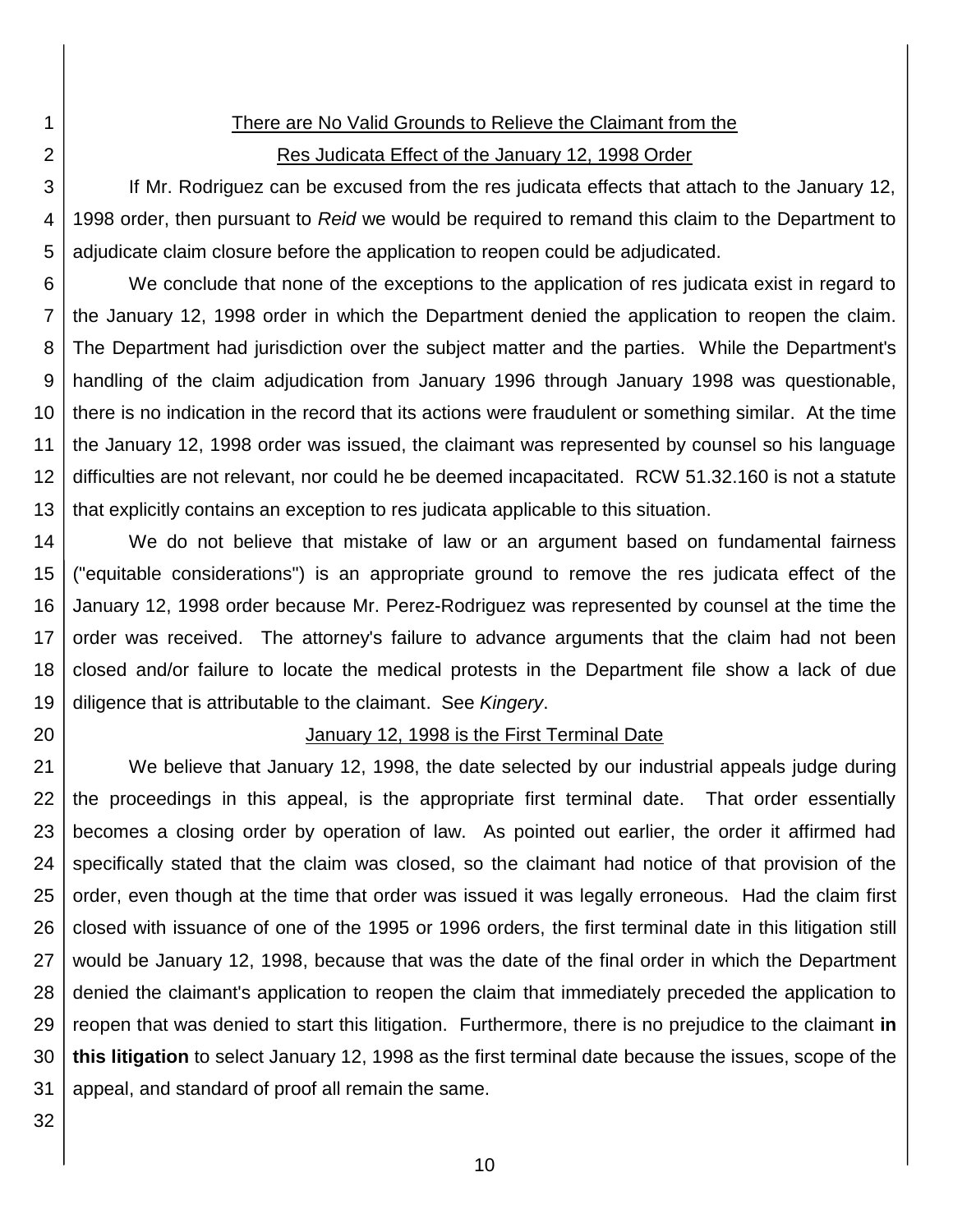1 2 3 4 5 6 7 In the January 12, 1998 order, the Department does not state any award for permanent partial disability, nor did the two orders the Department issued in 1995 and 1996, by which it attempted to close the claim. Since no permanent partial disability had been awarded by the January 12, 1998 order, in terms of proof of aggravation of condition, as of the first terminal date there was no permanent impairment. Thus, if Mr. Perez-Rodriguez had proven as of the second terminal date, August 21, 2006, any objective findings of disability related to conditions proximately caused by his industrial injury, the claim would be reopened.

8

#### Mr. Perez-Rodriguez Failed to Prove Aggravation between the Terminal Dates

9 10 11 12 13 14 15 16 17 18 19 20 21 Mr. Perez-Rodriguez did not present medical testimony to show that his low back condition related to this industrial injury had objectively worsened between the terminal dates. He complained that his doctors were too busy to testify. He did not attempt to confirm a doctor, have a subpoena drafted, or schedule the doctor for a phone hearing until faced with dismissal of his appeal on the day of hearing. In his Petition for Review, the claimant insists that he can only present medical information in writing. But he was exhaustively informed that the law requires the live testimony of a physician to prove the necessary elements of aggravation of condition. *Phillips v. Department of Labor & Indus.*, 49 Wn.2d 195 (1956). From his own testimony it is clear that causation of the claimant's ongoing low back problems would have been a major issue in this appeal inasmuch as he sustained two other industrial injuries to his low back (and had low back surgery after one of them) between the dates that had been identified as the terminal dates of this appeal. Causation must be proven by medical testimony. *Lewis v. ITT Continental Baking Co.*, 93 Wn.2d 1 (1979).

22 23 24 25 26 27 28 29 30 31 32 The appeal file reveals that the industrial appeals judges who dealt with Mr. Perez-Rodriguez, one as a mediator and the other as a hearing judge, advised him on multiple occasions of the requirement that he present medical testimony to support his request that his claim be reopened for treatment. Spanish-English interpretation was provided during the live conferences in which Mr. Perez-Rodriguez was told of this requirement. We observed nothing in the transcripts of these proceedings that indicate that the claimant had an intellectual deficit, could not understand the information interpreted to him, or did not get his questions answered. Our industrial appeals judge made sure that the claimant verbally responded to his questions so that no ambiguity existed as to what his responses were. In addition to the information provided to the claimant in Spanish during the conferences, at least one letter from our industrial appeals judge to the claimant was translated into the Spanish language. That letter also informed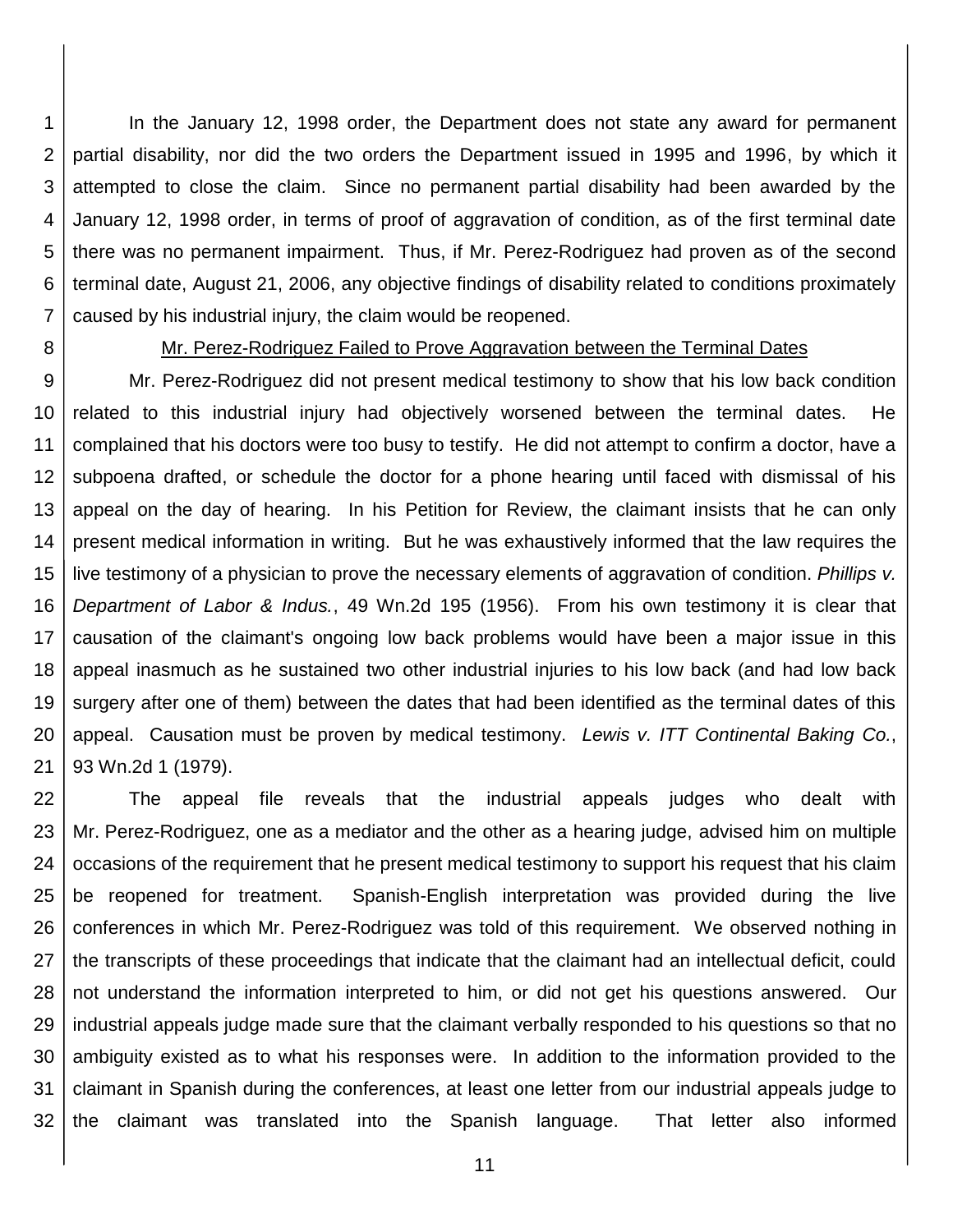1 2 3 4 5 Mr. Perez-Rodriguez of the requirement that he produce medical testimony at the hearing. Our review of our appeal file leads us to conclude that the industrial appeals judges took every possible precaution to ensure that the claimant understood his legal rights and responsibilities. Under the circumstances we can reach no other determination than to dismiss the claimant's appeal for failure to create a prima facie case for relief.

## **FINDINGS OF FACT**

1. On February 5, 1992, the claimant, Jose Perez-Rodriguez, filed an Application for Benefits, in which he alleged he had suffered an injury to his lower back in the course of his employment with Tenino Wholesale Nursery, on January 23, 1992. The Department issued an order in which it allowed the claim on February 26, 1992. On November 29, 1995, the Department issued an order in which it closed the claim with time-loss compensation benefits as paid to June 13, 1995, and without further award for time-loss compensation benefits or permanent partial disability. On January 12, 1996, the claimant filed an application to reopen the claim that was treated by the Department as a protest from the January 12, 1996 order. On January 23, 1996, the Department issued an order in which it held the November 29, 1995 order in abeyance. On April 1, 1996, the Department issued an order in which it affirmed the January 23, 1996 Department order. Within 60 days of issuance of the April 1, 1996 order the Department received several medical records that indicated that a physician was providing treatment and recommending more treatment in the future for a back condition under this claim.

6

7

8

9

10

11 12

13

14

15

16

17 18

19

20

21

22

23

24

25

26

27

28

29

30

31

- 2. On February 3, 1997 and on March 12, 1997, the claimant filed applications to reopen the claim. On April 30, 1997, the Department issued an order that stated: "THE APPLICATION TO REOPEN IS DENIED AND THE CLAIM WILL REMAIN CLOSED." On June 26, 1997, an attorney filed a protest from the April 30, 1997 order on the claimant's behalf. On January 12, 1998, the Department issued an order in which it affirmed its April 30, 1997 order. This order was mailed to the claimant's attorney's address. On February 2, 1998, the Department was notified by the claimant's attorney that he no longer represented him. No person filed a protest or appeal from the January 12, 1998 Department order.
- 3. On April 26, 2006, the claimant filed an application to reopen the claim. On July 13, 2006, the Department issued an order in which it denied the claimant's application to reopen the claim and indicated the claim remained closed. On August 4, 2006, the claimant filed a Protest and Request for Reconsideration to the July 13, 2006 Department order. On August 21, 2006, the Department issued an order in which it affirmed the July 13, 2006 Department order. On September 5, 2006, the claimant filed a Notice of Appeal to the Department order dated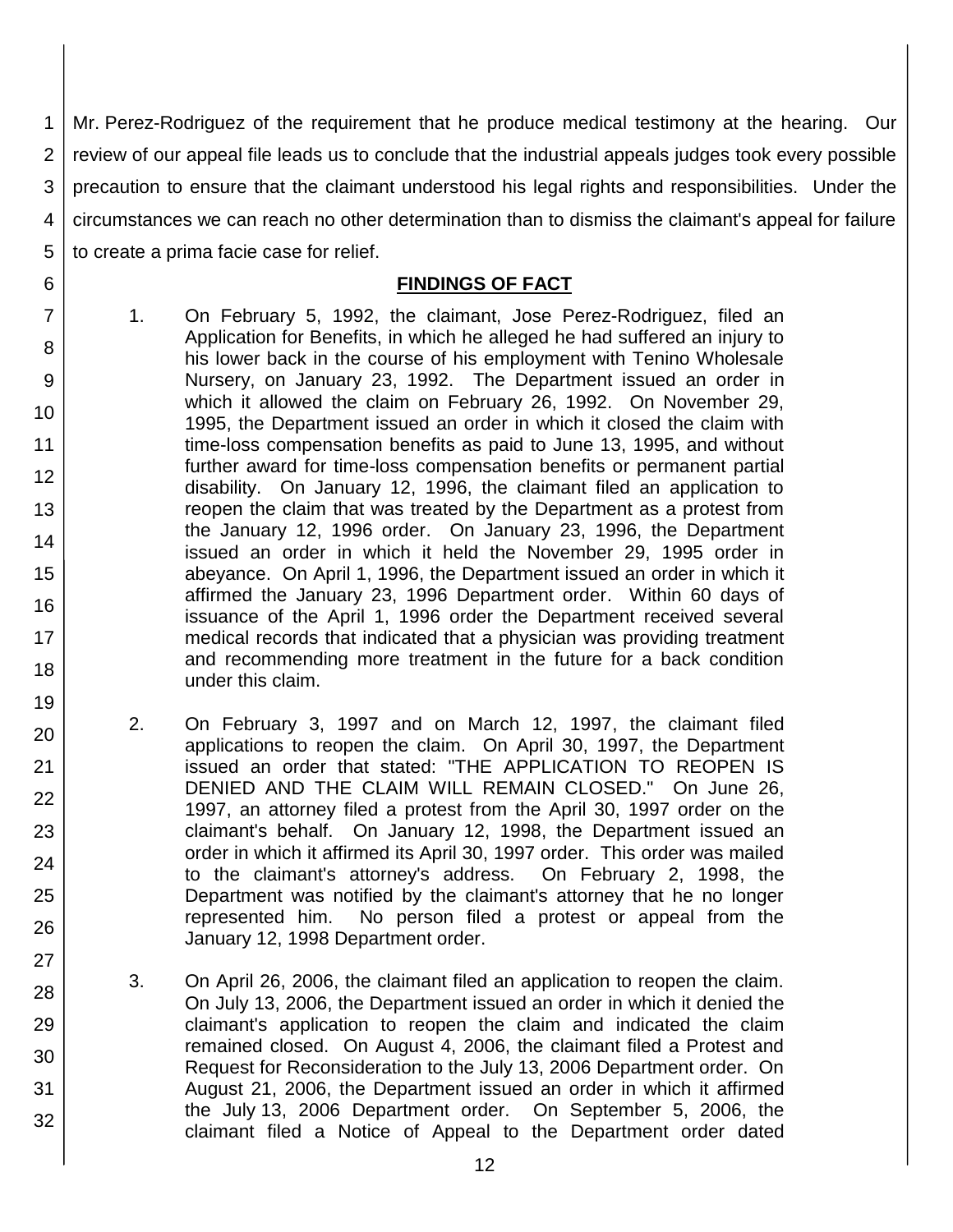August 21, 2006. On September 29, 2006, the Board granted the appeal, assigned it Docket No. 06 18718, and directed that further proceedings be held.

- 4. On January 23, 1992, Jorge C. Perez-Rodriguez injured his low back in the course of his employment with Tenino Wholesale Nursery when he tripped and fell to the ground while carrying a tree with a 100-pound root ball, causing him low back pain for which he required medical treatment.
- 5. Between January 12, 1998 and August 21, 2006, the claimant sustained two other industrial injuries to his low back and had low back surgery.

## **CONCLUSIONS OF LAW**

- 1. The Board of Industrial Insurance Appeals has jurisdiction over the parties to and the subject matter of this appeal.
- 2. The Department did not issue a closing order in 1996 that became final and binding on the parties.
- 3. The Department had jurisdiction to issue the April 30, 1997 and January 12, 1998 orders in which it denied the claimant's application to reopen the claim and stated that it remained closed. The issuance of those orders by the Department was erroneous as a matter of law because the claim had not yet been closed.
- 4. The failure by the claimant to timely protest or appeal the January 12, 1998 order rendered it final and binding on him. There are no facts or circumstances that justify relieving him from the res judicata effect of that order.
- 5. January 12, 1998, is the first terminal date of this aggravation appeal in which the claimant is seeking to have the claim reopened. As a matter of law as of that date he had no permanent disability due to the January 23, 1992 industrial injury.
- 6. The claimant failed to establish a prima facie case in support of reopening the claim in that he did not present any admissible medical testimony that his ongoing low back condition was proximately caused by the industrial injury, or had objectively worsened between January 12, 1998 and August 21, 2006, within the meaning of RCW 51.32.160.
- 1 2 3 4 5 6 7 8 9 10 11 12 13 14 15 16 17 18 19 20 21 22 23 24 25 26 27 28 29 30 31 32